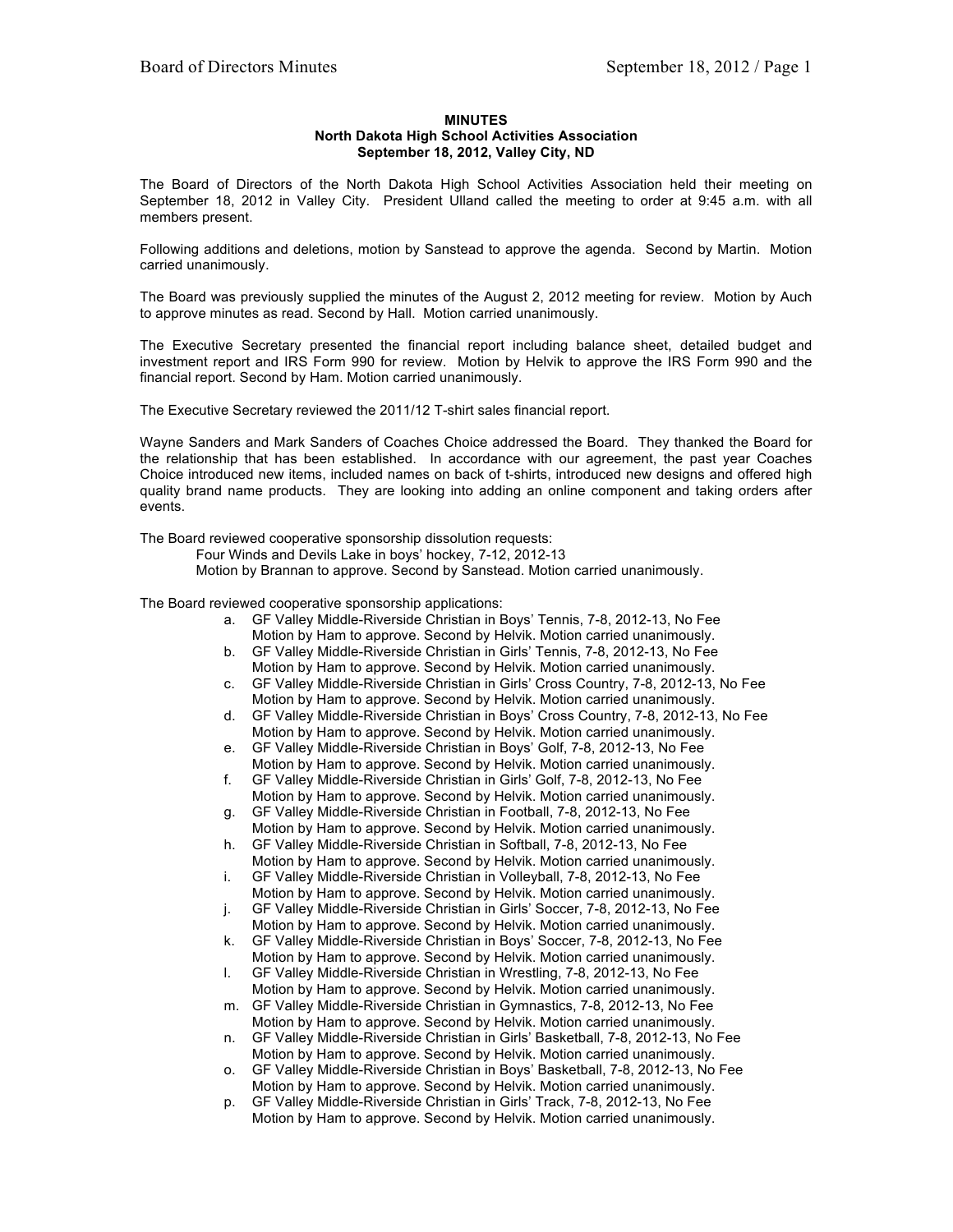- q. GF Valley Middle-Riverside Christian in Boys' Track, 7-8, 2012-13, No Fee Motion by Ham to approve. Second by Helvik. Motion carried unanimously.
- r. GF Valley Middle-Riverside Christian in Girls' Swimming, 7-8, 2012-13, No Fee Motion by Ham to approve. Second by Helvik. Motion carried unanimously.
- s. GF Valley Middle-Riverside Christian in Boys' Swimming, 7-8, 2012-13, No Fee Motion by Ham to approve. Second by Helvik. Motion carried unanimously.
- t. GF Valley Middle-Manvel in Boys' Basketball, 7-8, 2012-13, Late Fee Motion by Ham to approve. Second by Auch. Motion carried unanimously.
- u. GF Valley Middle-Manvel in boys' cross country, 7-8, 2012-13, no fee Motion by Helvik to approve. Second by Martin. Motion carried unanimously.
- v. GF Valley Middle-Manvel in girls' cross country, 7-8, 2012-13, no fee Motion by Helvik to approve. Second by Martin. Motion carried unanimously.
- w. GF Valley Middle-Manvel in boys' tennis, 7-8, 2012-13, no fee Motion by Helvik to approve. Second by Martin. Motion carried unanimously.
- x. GF Valley Middle-Manvel in girls' tennis, 7-8, 2012-13, no fee Motion by Helvik to approve. Second by Martin. Motion carried unanimously.
- y. GF Valley Middle-Manvel in boys' track & field, 7-8, 2012-13, no fee Motion by Helvik to approve. Second by Martin. Motion carried unanimously.
- z. GF Valley Middle-Manvel in girls' track & field, 7-8, 2012-13, no fee Motion by Helvik to approve. Second by Martin. Motion carried unanimously.
- aa. GF Valley Middle-Manvel in boys' swimming, 7-8, 2012-13, no fee Motion by Helvik to approve. Second by Martin. Motion carried unanimously.
- bb. GF Valley Middle-Manvel in girls' swimming, 7-8, 2012-13, no fee Motion by Helvik to approve. Second by Martin. Motion carried unanimously.
- cc. GF Valley Middle-Manvel in boys' soccer, 7-8, 2012-13, no fee Motion by Helvik to approve. Second by Martin. Motion carried unanimously.
- dd. GF Valley Middle-Manvel in girls' soccer, 7-8, 2012-13, no fee Motion by Helvik to approve. Second by Martin. Motion carried unanimously.
- ee. GF Valley Middle-Manvel in boys' golf, 7-8, 2-12-13, no fee Motion by Helvik to approve. Second by Martin. Motion carried unanimously.
- ff. GF Valley Middle-Manvel in girls' golf, 7-8, 2012-13, no fee Motion by Helvik to approve. Second by Martin. Motion carried unanimously.
- gg. GF Valley Middle-Manvel in football, 7-8, 2012-13, no fee
- Motion by Helvik to approve. Second by Martin. Motion carried unanimously. hh. Jamestown-Pingree-Buchanan in softball, 7-12, 2012-13, no fee
- Motion by Hall to approve. Second by Olson. Motion carried unanimously. ii. West Fargo and Northern Cass in girls' hockey, 9-12, 2012-13, no fee
- Motion by Helvik to approve. Second by Sanstead. Motion carried unanimously.
- jj. Devils Lake-Warwick in softball, 7-12, 2012-13, no fee
- Motion by Martin to approve. Second by Olson. Motion carried unanimously. kk. Ellendale-Edgeley-Kulm in football, 7-12, 2013-14, no fee
- Motion by Olson to approve. Second by Hall. Motion carried unanimously. ll. Griggs County Central-Pingree-Buchannan in football, 7-12, 2013-14, no fee
- Motion by Auch to approve. Second by Martin. Motion carried unanimously. mm.Lakota/Adams-Edmore-Dakota Prairie in football, 9-12, 2013-14, no fee Motion by Helvik to approve. Second by Wiberg. Motion carried unanimously.

Executive Board report was presented by President Ulland.

- 1. Larimore administration self reported using a home school student that is not living in their home district in music competition. Letter of reprimand to Larimore High School and forfeiture of any awards for any individual or group events in which the student participated.
- 2. Devils Lake administration self reported using an ineligible softball player for the last three years. Devils Lake was under the impression there was an existing softball coop with Warwick due to paperwork on file in their office. Said coop had not been presented to the NDHSAA Board for approval. Letter of reprimand was issued for both schools and both schools are on probation for softball through the 2013-2014 season.
- 3. Coop applications for three Grand Forks Valley Middle School and Manvel coops were considered and the Executive Board denied forwarding to the entire board due to of coop deadline noncompliance. The cooperative sponsorship agreements not sent to the Board included wrestling, volleyball and gymnastics.

Motion by Martin to approve Executive Board report. Second by Auch. Motion carried unanimously.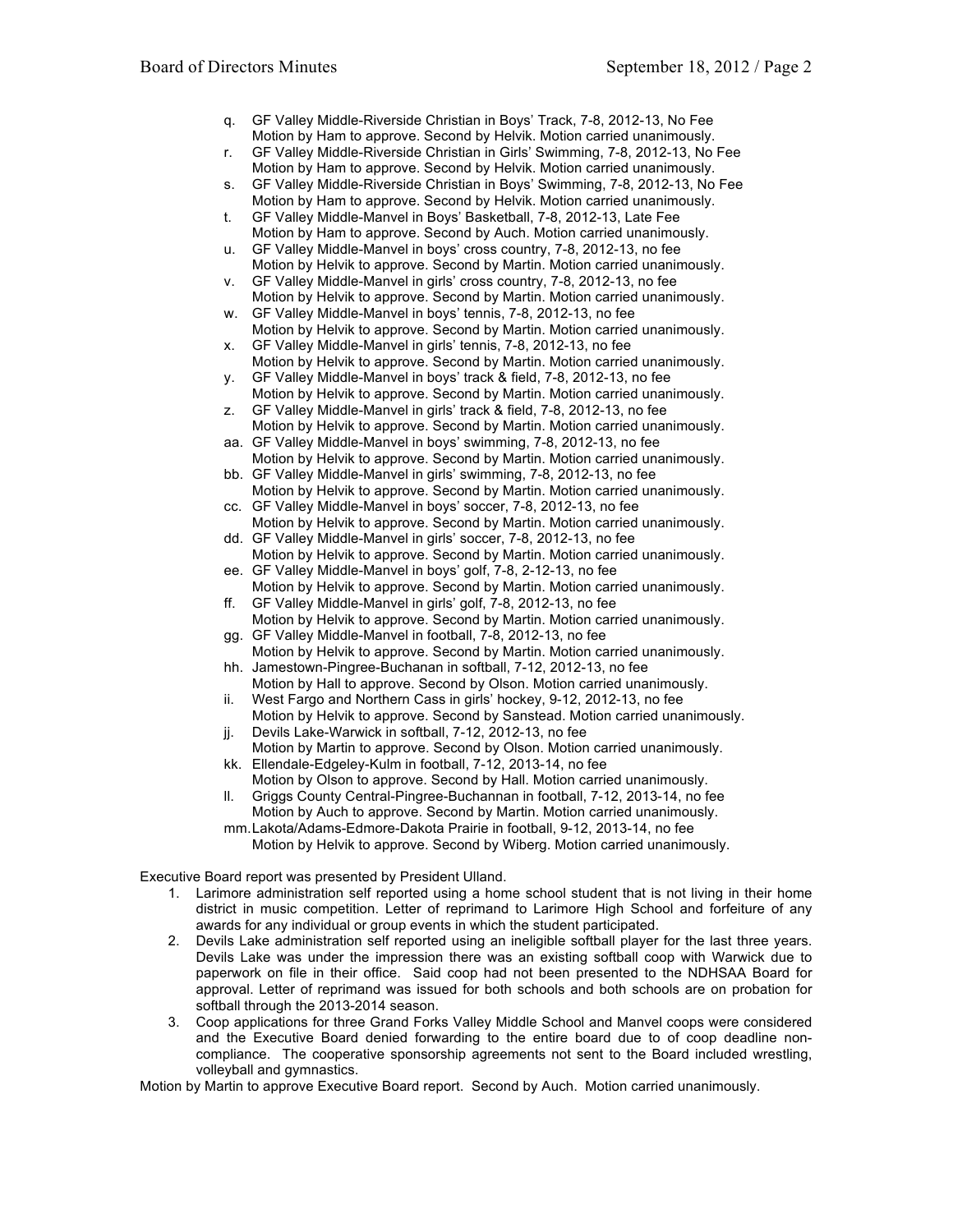Manvel Public School requested waiver of the \$500 late fee for the Grand Forks Valley Middle-Manvel coop in Boys' Basketball, 7-8, 2012-13. Motion by Helvik to deny waiver of late fee for boys' basketball coop. Second by Martin. Motion carried unanimously.

Charles Strand, Supt. of Our Redeemer's HS appeared before the Board to appeal a hardship denial by the Executive Secretary. The hardship application, notice of hardship ruling and a letter from Charles Strand were presented and reviewed. Executive Secretary Sylling provided a report of his hardship investigation. Mr. Strand provided additional information concerning the hardship. Motion made by Ham to uphold the Executive Secretary's decision to deny the hardship. Second by Martin. A roll call vote was taken. Olson – yes, Auch - yes, Brannan- yes, Hall – yes, Ham – yes, Helvik – yes, Martin – yes, Roaldson – yes, Sanstead – yes, Wiberg – yes, Ulland – yes. Motion to uphold the Executive Secretary's decision to deny the hardship carried unanimously.

Strategic Plan Draft 3 as determined at the last Board meeting along with a sample survey for member schools was presented. Motion by Roaldson to approve survey presented and authorize electronic distribution to Class A Athletic Directors and Class B Superintendents. Second by Auch. Motion carried unanimously

General timelines for strategic plan implementation as agreed upon are as follows: August or Sept.—Board approves what is to be presented to membership

September—survey member schools for feedback October—make adjustments and present to membership November—final approval of strategic plan

Helvik provided a report from the Media Committee on the television contract. The current television contract expires at the end of the 2012/13 year. The committee reviewed the existing television contract. Items discussed included web-streaming, changing web-streaming wording and timeline. The importance of issuing the contract to someone who can do state-wide broadcast was discussed. There was also discussion on webcasting vs pay per view. Committee members and staff will research additional information before the October Board meeting. Specifications will be finalized by January 26, 2013, with Request for Proposal to be sent February 1, 2013. Bids will be opened March 15, 2013 and awarded March 22, 2013. Motion to approve media report by Brannan. Second by Wiberg. Motion carried unanimously.

Chris Samrau, manager of the Ralph Engelstad Arena requested the Board of Directors review venues for state hockey in years 2013 through 2015. A scheduling conflict exists in 2015 in Grand Forks due to the UND mens' and womens' hockey teams playing at home. The request was to exchange the 2014 and 2015 tournament venues. Request for review will be added to the agenda of the combined tournament committee meeting in December 2012 for recommendation. Tournament committee recommendation will be considered at the January Board meeting.

NDOA Report was given by NDOA secretary Matt Fetsch. The NDOA Board met September  $9<sup>th</sup>$  in Valley City and discussed issues regarding regulation of officiating. All NDOA recommendations were reviewed. Feedback from member schools will be received and the Board will approve/deny recommendations at the November Board meeting. Items discussed included:

- 1) Waive the first-year registration fee for NEW officials.
- 2) Contract three (3) additional state basketball tournament officials and increase the sit out number to four (4) years.
- 3) Contract four (4) additional state wrestling tournament officials to assistant referee.
- 4) Officials game fee schedule 4% increase in 2013/14 and lock that fee schedule in for 2014/15.
- 5) Add JV hockey rate of \$50.00 for games with 17-minute periods to the officials fee schedule.

NDOA Hall of Fame 2012-13 inductees include: David Johnson – Minnewaukan, Kim Anderson – Dickinson, David Wenger – Williston, David Rochholz,- Minot and Bill Mitchell – Fargo. These officials are inducted throughout the year at various events.

NFHS Active Officials Awards: Baseball - Patrick Adair – Lisbon, Boys' Basketball - Troy Huber – Dickinson, Girls' Basketball - Lynn Gress – Bismarck, Football - Wayne Gripentrog – Wahpeton, Gymnastics - Kim Ressler – Minot, Hockey - Matthew Spivey - Grand Forks, Soccer - Scott Poling – Larimore, Swimming - Matthew Goehner - Jamestown, Volleyball - James Stallard - Grand Forks, Wrestling - Jeb Williams -Bismarck, Softball - Elliott Gerhardt - Bismarck

Motion to approve report by Auch. Second by Helvik. Motion carried unanimously